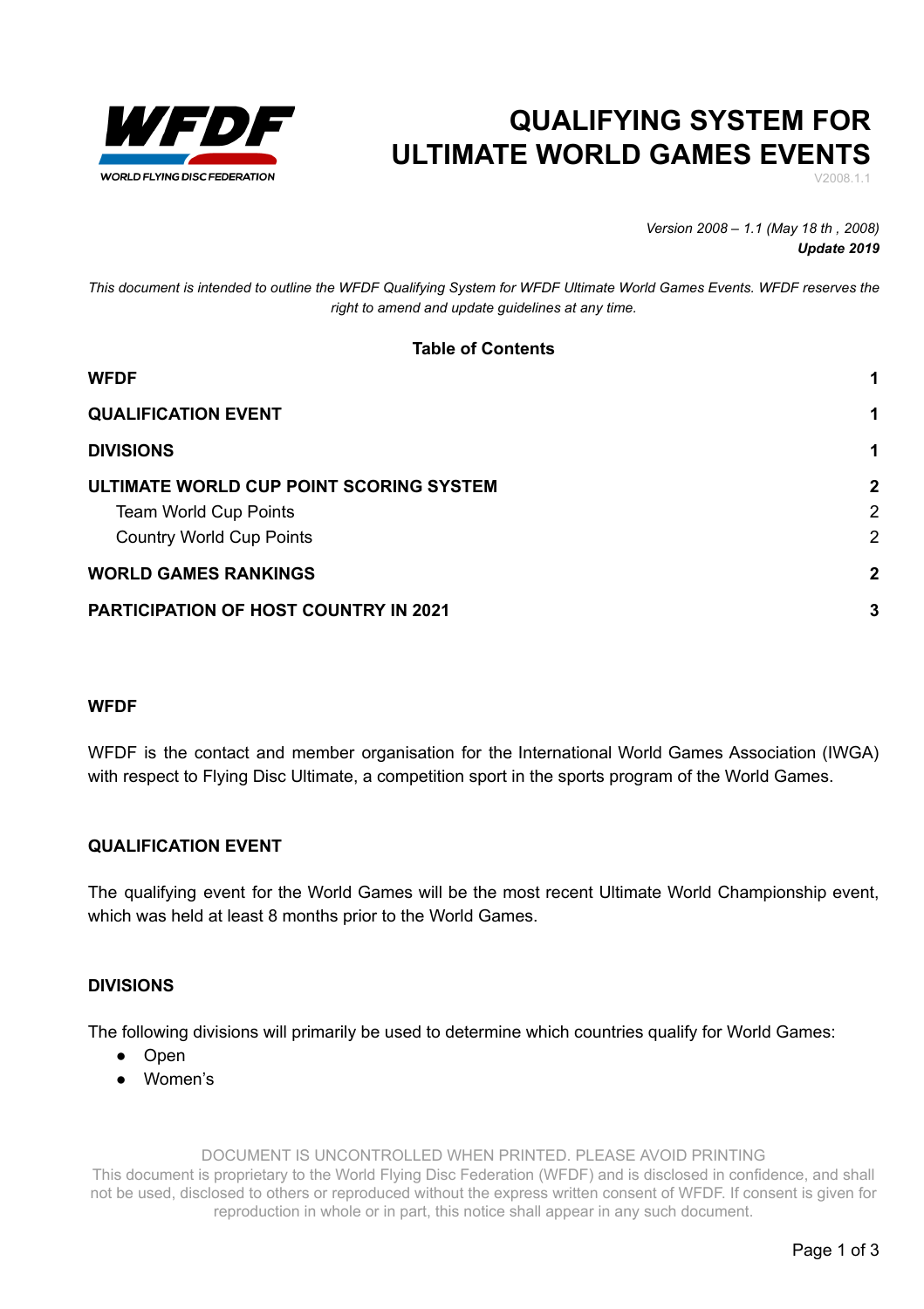

# **QUALIFYING SYSTEM FOR ULTIMATE WORLD GAMES EVENTS**

V2008.1.1

#### ● Mixed

In the event of a tie, the tiebreaker will be the finishing position of the team in the Mixed Division*.*

## <span id="page-1-0"></span>**ULTIMATE WORLD CUP POINT SCORING SYSTEM**

#### <span id="page-1-1"></span>**Team World Cup Points**

In each division a country will score points according to the following system:

- $\bullet$  Place = Final Placing of Team
- Points = World Cup Points awarded
- Diff = Difference to final placing above

| Place | Points | Diff | Place | Points | Diff | Place | Points | Diff | Place | Points | Diff |
|-------|--------|------|-------|--------|------|-------|--------|------|-------|--------|------|
| 1     | 100    |      | 16    | 69     |      | 31    | 54     | ٠    | 46    | 39     |      |
| 2     | 95     | 5    | 17    | 68     |      | 32    | 53     | ٠    | 47    | 38     |      |
| 3     | 91     | 4    | 18    | 67     |      | 33    | 52     | 1    | 48    | 37     |      |
| 4     | 87     | 4    | 19    | 66     |      | 34    | 51     | ٠    | 49    | 36     |      |
| 5     | 84     | 3    | 20    | 65     |      | 35    | 50     | ٠    | 50    | 35     |      |
| 6     | 81     | 3    | 21    | 64     | и    | 36    | 49     | ٠    | 51    | 34     |      |
| 7     | 79     | 2    | 22    | 63     |      | 37    | 48     | 4    | 52    | 33     |      |
| 8     | 77     | 2    | 23    | 62     |      | 38    | 47     |      | 53    | 32     |      |
| 9     | 76     | 1    | 24    | 61     | и    | 39    | 46     | ٠    | 54    | 31     |      |
| 10    | 75     | 1    | 25    | 60     |      | 40    | 45     | ٠    | 55    | 30     |      |
| 11    | 74     | 1    | 26    | 59     |      | 41    | 44     | ٠    | 56    | 29     |      |
| 12    | 73     | 1    | 27    | 58     |      | 42    | 43     | ٠    | 57    | 28     |      |
| 13    | 72     | 1    | 28    | 57     |      | 43    | 42     | ٠    | 58    | 27     |      |
| 14    | 71     | 1    | 29    | 56     |      | 44    | 41     | ۸    | 59    | 26     |      |
| 15    | 70     | 1    | 30    | 55     |      | 45    | 40     | ٠    | 60    | 25     |      |

#### <span id="page-1-2"></span>**Country World Cup Points**

For World Games Qualifiers a country scores the total of points which are scored in the relevant divisions. A country which is not represented in a division will, for this division, score one point less than the country which finished last.

### <span id="page-1-3"></span>**WORLD GAMES RANKINGS**

The teams will be ranked according to the following criteria. This criteria is applied in the order it is listed below. In the case of a tie, the next criterion is applied to the tied countries only. This is repeated until the tie has been resolved. Countries will be allocated bids in the World Games in the order determined by this ranking.